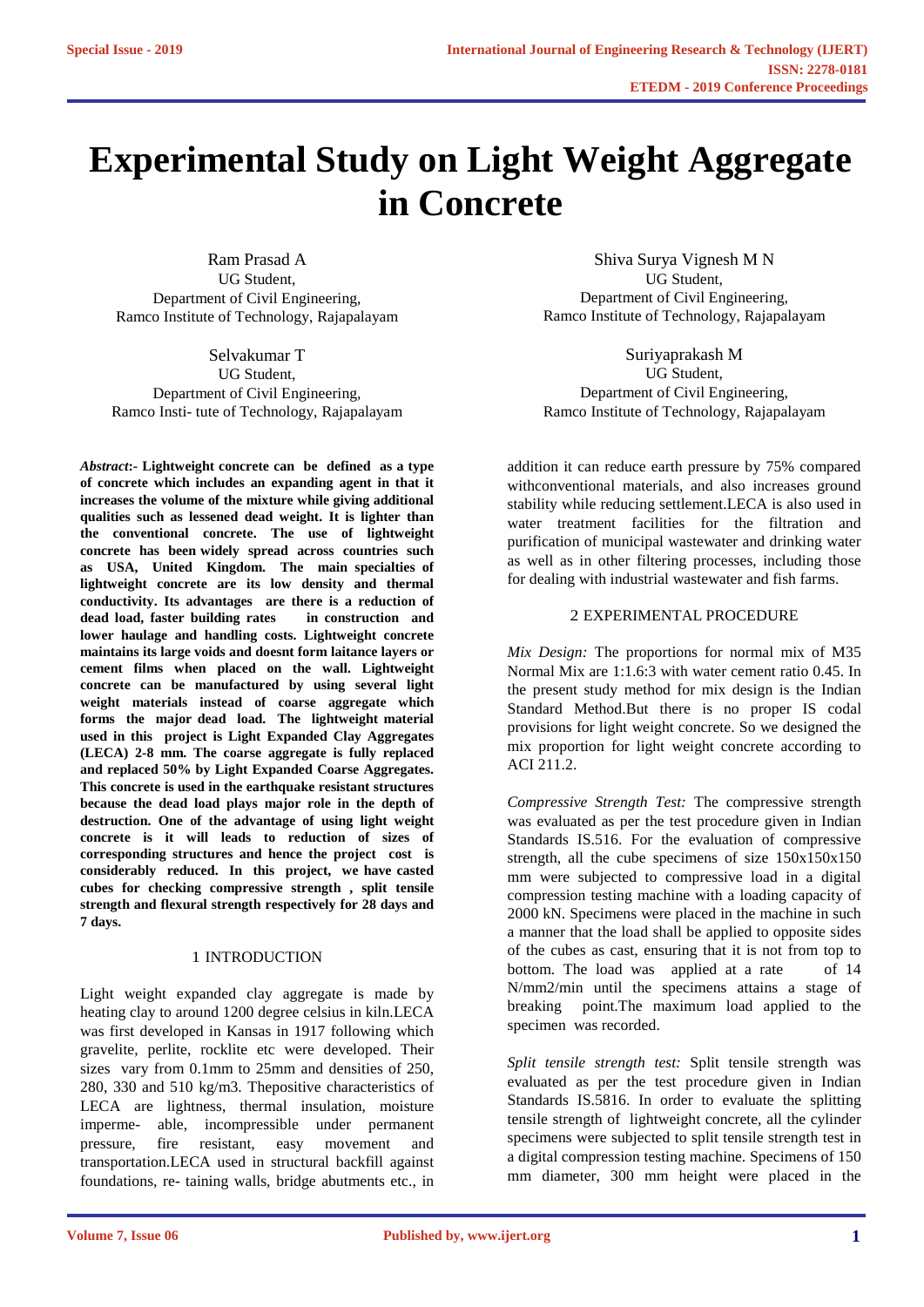machine in a horizontal manner in between the two parallel steel strips one at top and another at the bottom such that the load shall be applied along the whole 300 mm length. The load was applied at a rate of 2.4 N/(mm2 /min) until the specimen failed. The maximum load applied to the specimen was recorded.

*Flexural strength test:* Flexural strength of light weight

concrete was determined using specimens by subjecting them to single point bending in Universal Testing Machine having a capacity of 400 kN. Specimens of 100 X100x500 mm were placed in the machine in such a manner that the load shall be applied to the uppermost surface. The load was applied at a rate of 1800 N/min until the specimen failed. The maximum load applied to the specimen was recorded.



*Compressive strength Reults:*



Graph 1. Graph showing compressive strength of specimens with 20 and 30 percent replacement of aggregate



Graph 2. Graph showing compressive strength of specimens with 20 and 30 percent replacement of aggregate *Split Tensile Strength Results:*



Graph 3. Graph showing split tensile strength of specimens with 20 and 30 percent replacement of aggregate